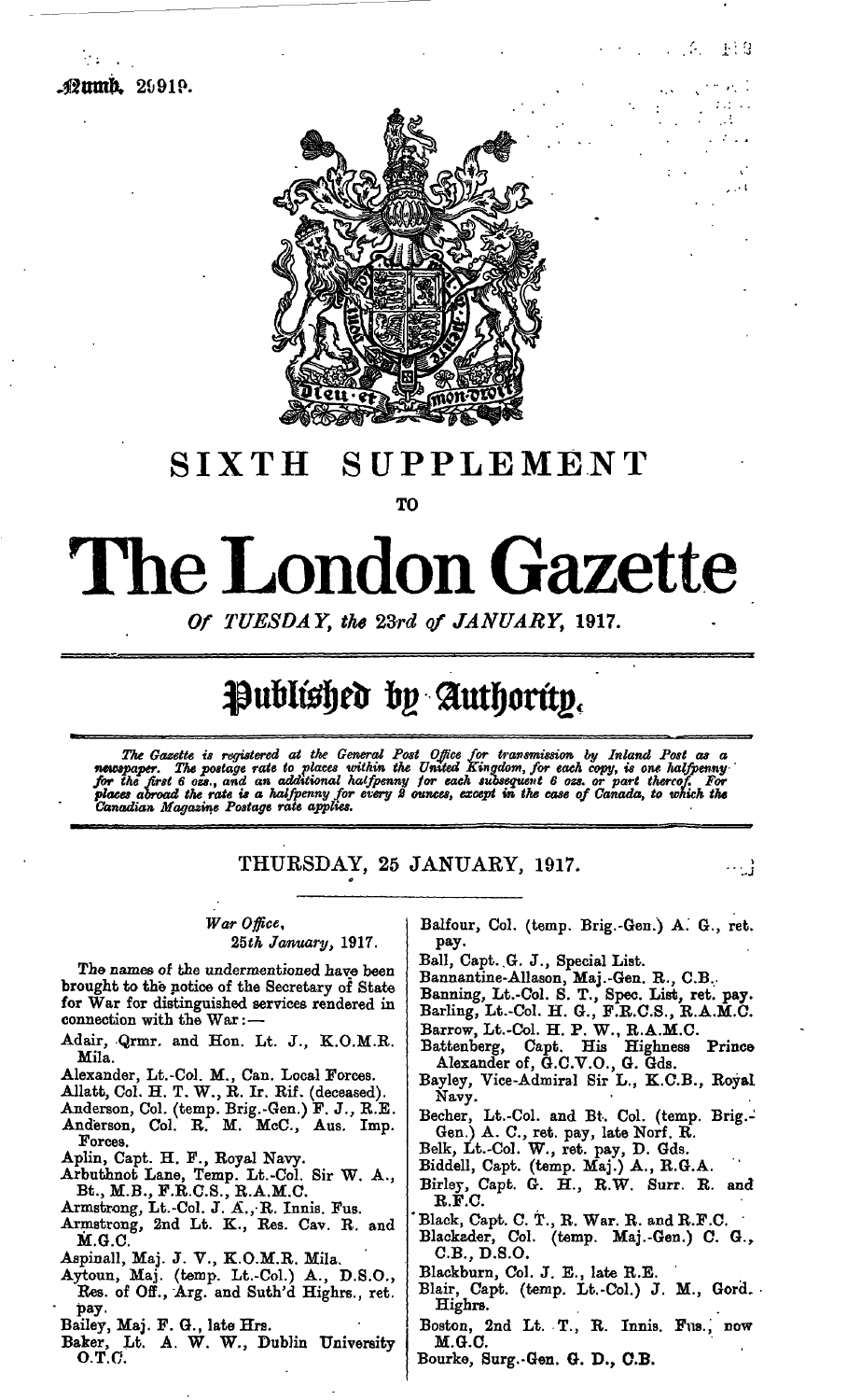Bowers, Capt. F. H., R.E. Bradley, Maj. (temp. Lt.-Col.) R. W., D.S.O.,

- S. Wales Bord. and M.G.C. Brandon, Capt. A. de B., D.S.O., M.C.,
- R.F.C. (Spec. Res.).
- Brown,  $2n\widetilde{d}$  .Lt. C. N.,  $R.G.A.$
- Browne, Lt.-Col. A. W., R.A.M.C., ret.
- Browne, Lt.-Col. & Bt. Col. G. H. S., Suff. R. Brough, Lt.-Coi. J., C.M.G., M.V.O., M.G.C.
- Bruce-Porter, Lt.-Col. H. E. B., R.A.M.C.
- Bryce-Wilson, Lt. C. W., Signal Service.
- Buckley, Lt.-Col. E. J., R. Innis. Fus.
- Bucknill, Capt. T. A. T., Yeo.
- Burke, 2nd Lt. H. C., R. Ir. R.
- Burnett, Maj. C. S., High. L.I. & R.F.C,
- Burton, Maj.-Gen. B., C.B., late R.A.
- Byrne, Maj. & Bt. Lt.-Col. (temp, Lt.-Col.) F. J., late Conn. Rang., Res. of Off.
- Byrne, Maj. & Bt. Lt.-Col. (temp. Brig.-Gen.) J. A., R. Innis. Fus.
- Byron, Lt.-Col. (temp. Col.) R., D.S.O., K. R. Rif. C., ret.
- Galley, Col. T. C. P., C.B., M.V.O., ret. pay. Carleton, Col. (temp. Brig.-Gen.) L. R., D.S.O.
- €arnegy, Lt.-Col. C. G., M.V.O., Ind. Army.
- Carr-Ellison, Lt.-Col. R. H., ret. pay, Res. of Off.
- Carter, Col. D. C., C.B., ret. pay, Remount  $Serv.$
- Carter, Capt. H. F. G., M.C., Yorks L.I.
- Cavaye, Col. (temp. Brig.-Gen.) W. F., ret.<br>pay.<br> $R^2$ .
- pay.<br>Chapman, Lt.-Col. & Bt. Col. H. A., ret. pay,<br>late R.A.
- Cheylesmore, Maj.-Gen. H. F., Lord, K.C.V.O., ret. pay.
- Christie, Maj. M. G., M.C.., R.F.C. (Spec. Res.)
- Churchill, Col. A. G., ret. pay.
- Collins, Col. Hon. W. E.,  $M.B., M.R.C.S.,$ N.Z.: Med. -C.
- Cormack, Hon. Lt.-Col. J. D., Gen. List.
- Courtenay, Col. E. R., C.B., ret. pay.
- Cowan, Col. J. H., R.E.
- Cowan, Col. H. V., C.B., C.V.O., ret. pay.
- Craig, Lt.-Col. R. A., R.A. Currey, Comdr. E. H., Royal Navy.
- Curmi, 2nd Lt. H., K.O.M.R. Mila.
- 
- Dandria, Lt. A. G., K.O.M.R. Mila.
- Daly, Capt. U. de,B., R. Dub. Fus.
- Davy, Lt.-Col. H., M.D., R.A.M.C.
- Dawe, Lt.-Col. J.. E., R.G.A.
- Dawkins, Col. (Hon. Brig.-Gen.) H. S., ret. pay.
- de Gourcy Wheeler, Maj. W. I., R.A.M.C.
- Dick, Col. A. C. D., C.B., Arg. & Suth'd Highrs.
- Dietrichsen, Capt. and Adjt. F. C., Notts. & Derby. R, (killed).
- Donald, Maj.-Gen. C. G., C.B.
- Downie, Capt. F., Lond. R.
- Durell, Col. A. J. V., A.P.D.
- Edkins, Temp. Capt. B. H. H., M.C., A.S.C.
- Errol, Col. (temp. Brig.-Gen.) C. G., Earl of,
- K.T., C.B., ret. pay. Esmonde, Lt.-Col. L. G., R. Dub. Fus.
- Ethelston, Lt. S., R.F.A. (Spec. Res.).
- Fanshawe, Lt.-Col. (temp. Col.) R. W., A.P.D.
- Farquharson, Temp. Capt. W., A.O.D.
- Feilden, Lt.-Col... (temp. . Col.) W. G. C., A.B.D.
- Fletcher, 2nd"Lt. D. L., Leins. R.
- Fraser, Lt.-Cql. H. F.., D.S.O,, Lrs.
- Fraser, 2nd Lt. H. H. McL., R.F.C. (Spec.  $Res.$ ).  $r \rightarrow r$  .  $r \rightarrow r$  .

French, Col. G. A., Res. of Off.

Freyer, Surg. Lt.-Col. P. J., M.D., Ind. Med. Serv., ret.

Friend, Maj.-Gen. Right Hon. L. B., C.B.

- Forster, Maj.-Gen. J. B.
- Foster, Lt.  $\mathbf{\tilde{W}}$ ., Notts. & Derby. R.
- Gaffikin, Capt. P. J., R.A.M.C.
- Gardiner, Col. (temp. Maj.-Gen.) H. L., R.A.
- Gilley, Capt. D., Devon. R. and R.F.C.
- Goldsmith, Lt.-Col. G. M., R.A.M.C.
- Goring, Bt. Col. W., Hrs.
- Grimbly, Qrmr. and Hon. Maj. F. J., Hdqrs., Irish Command.
- Gulland, Maj. G. L., M.D., R.A.M.C.
- Gunning, Maj. (temp. Brig.-Gen.) Sir C. V., Bt., Remt. Serv., ret. pay, Durh. L.I.
- Haines, Lt.-Col. H. A., M.D., R.A.M.C.
- Hall, Maj. R., R.G.A.
- Hammond, Col. P. H., ret. pay, late R.A.
- Hansard, Col. A. C., ret. pay, R.A.
- Harris, Maj. G. A., Unattd. List.
- Harris, Capt. J., R.A.
- Hawkins, Capt. C. V.-'T./S. Staff. R.
- Haynes, Maj. and Bt. Col. K. E., R.A.
- Hay ward, Lt. R. B., R. Ir. Rif.
- Hedges, Capt. F. R., R.F.C.
- Helpman, 2nd Lt. W.. G., King Edward's Horse and R.F.C.
- Hickson, Col. S. A. E., D.S.O., late R.E.
- Higglns, Maj. (temp. Lt.-Col.) T. C. R., R. Lane. R. and R.F.C.
- Hill, Lt. A., R.G.A.
- Hill, Maj. G. N., R.F.A.
- Hinde, Lt.-Col. (temp. Col.) A., R.A.
- Hodgkin, Lt.-Col. H. S., D.S.O., Notts, and Derby. R.
- Holden, Capt. N. E., Gen. List.

Holder 2nd Lt. (temp. Lt.) T. G., S. Staffs. R.

- Holme, Capt. R. C. L., Som. L.I.
- Holt, Capt. (temp. Lt.-Col.) F. V., D.S.O., Oxf. & Bucks. L.I. and R.F.C.
- Hopkinson, Maj. B., M.I.E.E., M.I.C.E., O.T.C., Unattd. List.
- Home, Lt.-Col. J. M., Ind. Army.
- Hore, 2nd Lt. C. A., N. Staffs. R. and R.F.C.
- Horniblow, Col. (temp. Brig.-Gen.) F. H., late R.E.
- Horrocks, Col. W. H., M.B., A.M.S.
- Hulke, Lt.-Col. L. I. B., E. Kent R.
- Hunter, Capt E. B., R.E.
- Hunter, Capt. J. F. S., R.E.

Res. of Off., late R.A.

Force.

late R.A.M.C.

C'wealth Mil. Forces.

Lond. R.

R.E.

Hutchison, Maj. and Bt. Col. (temp. Brig.- Gen.) R., D.S.O., D. Gds. '

Jeffreys, Maj.-Gen. H. B., C.B., ret. pay,

Jones, Temp. 2nd Lt. M. D., Res. Cav. Regt. Jones, Temp. Col. R., F.R.C.S., R.A.M.C. Jolliffe, Maj. T. W., Aust. Imp. Force. Kell, Maj. and Bt. Lt.-Col. (temp. Lt.-Col.)

.Kimber, Capt. (temp. Maj.) E. G., D.S.O'.,

Lake, Col. and Hon. Brig.-Gen. N. M., late

Lassetter, Col. H. B., C.B., Res. of Off.,

Law, Col. (temp. Brig.-Gen.) R. T. H. Lawrence, Temp. Col. Sir W. R., G.C.I.E.

Jacomb-Hood, Lt.-Col. C. J., R.A.M.C. James, Maj. F., A.S.C.  $\sim$   $\sim$   $\sim$   $\sim$ 

Johnson, 2nd Lt. E. S. T., Res. Cav. Regt. Johnson, Lt.-Col. J. L., V.D., Aust. Imp.

V. G. W., ret. pay, Res. of Off. Kennedy, 2nd Lt. T. J., R. Innis. Fus. Kenny, Surg.-Gen. W. W., M.B., F.R.C.S.I.,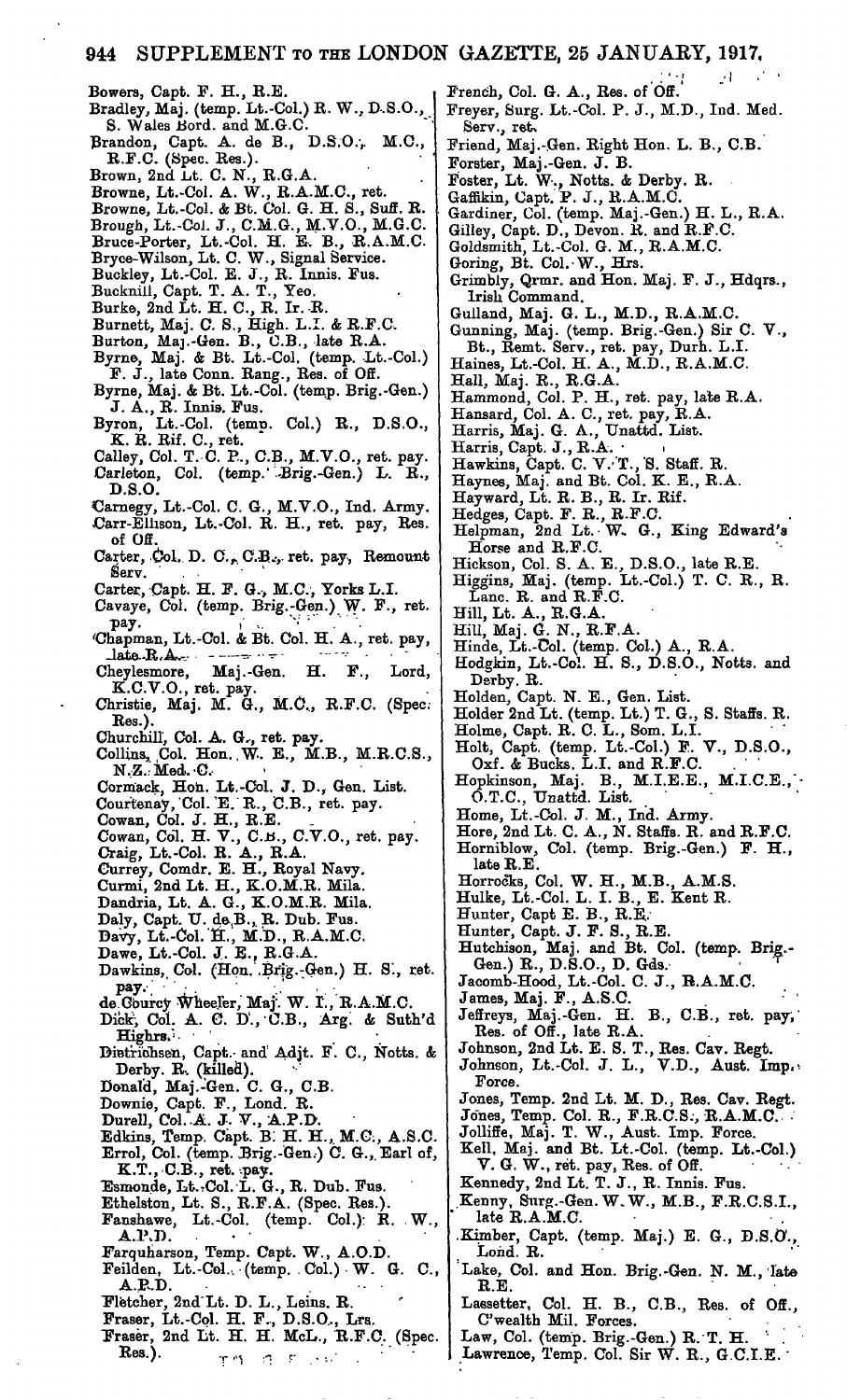- Lawrie, Lt.-Col. W. G., ret. pay, late R.E.<br>Lies, Maj. A. N., Notts. and Derby. R. Lee, Col. (temp. Brig. Gen.) G. L., D.S.O., "C'wealth Mil. Forces. Leefe, Maj. J. B., R.G.A.<br>Leman, Lt. R. L., R.G.A.<br>Lloyd, Maj. C., R.G.A. فالأنافذ والرجاء Lloyd, Temp. Lt. Col. J. H. S., Spec. List. Libyd, Lt.-Col. S. E. M., Suff. R. (Spec. Res.). Locke, 2nd Lt. H., R. Ir. R.<br>Inicas, Temp. Lt.-Col. W. G., R.G.A.<br>McCammon, Lt.-Col. T. V..P., R. Ir. Rif.<br>McClaughry, Capt. W. A., Aust. L.H. and R.F.C. McClintock, Lt.-Col. J. K., R. Innis. Fus.  $(Spec. Res.)$ : McConnell; 2nd Lt. (temp. Capt.) A. E., R. Ir.  $Rif.$ MacInnes, Maj. and Bt. Lt.-Col. (temp. Brig.-<br>Gen.) D. S., D.S.O., R.E.<br>Mackay, 2nd Lt. J. I., W. Rid. R. and R.F.C.<br>McKee, Lt. W. D., R. Ir. Rif. MacKintosh, Col. D. J., M.V.O., M.B.<br>McMichael, 2nd Lt. E. H., Yeo. Macnamara, Lt.-Col. W. J., R.A.M.C. Maconchy, Col. (temp. Brig.-Gen.) E. W. S.<br>K., C.B., C.I.E., D.S.O., ret., Ind. Army. Marsh, Maj. A. C. E., R.A. and R.F.C. (Spec. Res.).<br>Meldon, Lt.-Col. J. A., R. Dub. Fus. Metge, Maj. R. H., Leins. R. Milman, Maj. (temp. Lt.-Col.) L. C. P., R.A. Milliken, Capt. R. C., R.E. Minchin, Col. (temp. Brig.-Gen.) F. F., late  $\mathbf{R}.\mathbf{A}.$ Minchin, Col. W. C., A.P.D. Morton, Capt. A. H., R.F.A. and R.F.C. Mullaly, Maj.-Gen. H., C.B., C.S.I.<br>Munsie, Sub-Lt. W. G. C., R.N.V.R. and<br>A.A.C. Murphy, Col. G. P., Can. Local Forces. Myles, Temp. Lt.-Col. Sir T., Knt., M.D.,  $F.R.C.S.I., R.A.M.C.$ Neilson, Maj. J. F., Hrs. F.R.C.S.Edin., E., lato North, Col.  $R.A.M.C.$ North, 2nd Lt. F. W., R. Ir. R. Nugent, Col. R. A., C.B., ret. pay, late  $\mathbf{A}.\mathbf{S}.\mathbf{C}$ Oates, Lt. (temp. Capt.) J. S. C., M.C., Notts. & Derby. R. Oates, Lt.-Col. W. C., Notts. & Derby. R.<br>O'Hara, Col J., A.P.D.<br>O'Neill, 2nd Lt. F., R. Dub. Fus. (killed).<br>Openshaw, Lt.-Col. T. H., C.M.G., M.B.,  $F.R.C.S., R.A.M.C.$ Orchard, 2nd Lt. L. B., Leic. R. Owen-Lewis, Maj. A. F., D.S.O., Capt., ret. pay, Res. of Off.<br>Pain. Col. (temp. Brig.-Gen.) G. W. H., C.B., ret. pay. Pearson, Temp. Lt.-Col. G. S. H., late North'n R. Penn-Gaskell, Maj. L. da C., Norf. R. and R.F.C. (killed).<br>Penrose, Col. C., C.B., late R.E. Penton, Maj.-Gen. A. P., C.V.O., C.B., R.A.<br>Pope, Lt.-Col. W. W., late R.A.M.C.<br>Popham, Capt. F. S., R. Dub. Fus. Portal, Lt.-Col. and Bt. Col. B. P., D.S.O.,
- Res. of Off., late Hrs.
- Powell, Capt. H. S., Ceylon Rif. and R.F.C.<br>Price, Maj. I. H., Spec. List.<br>Pyott, 2nd Lt. I. V., R.F.C. (Spec. Res.).
- 
- Queripel, Temp. Col. A. E., A.V.C. (Hon.
- Vety. Col., ret. pay).
- Quibell, Capt. A. H., Notts. & Derby. R.
- Rainsford, Lt.-Col. and Bt.: Col. S. D., ret. pay, late R.A.  $\mathcal{X}=\mathcal{X}_{\text{max}}\times\mathcal{X}$  and
- Ralphs, Temp. 2nd Lt. H. E., Res. Cav. Regt. Ramaciotti, Col. (temp. Brig.-Gen.) G.,  $\sim 0.6$  $\mathbf{C}$  wealth Mil. Forces.  $\mathbf{C}$
- Rayner, Capt. (temp. Lt.-Col.) F., Notts: & Derby, R.  $\sim 10^7$
- Derby. R.<br>Reid, 2nd I.t. (temp. Lt.) J. S., S. Staff. R.<br>Reid, 2nd Lt. R. McM., High. L.I.
- Rendle, Lt. W., M.G.C.
- Richardson, Capt. M. G. F., North'd Fus. and R.F.C.
- Ridley, Capt. C. A., D.S.O., M.C., R. Fus. and R.F.C.
- Riley, Maj. and Bt. Lt.-Col. R. F., D.S.O., Yorks. L.I.
- Robb, Capt. E. E., R.F.C. (Spec. Res.).<br>Robertson, Capt. W. A., R.A.M.C.<br>Robinson, Col. S. C. B.
- 
- Robinson, Capt. W. L., V.C., Wore. R., and  $\mathbf{R}.\mathbf{F}.\mathbf{C}$
- 
- 
- Robson, Lt.-Col. L., D.S.O., R.G.A.<br>Ross, Lt.-Col. J. G., Can. Local Forces. of Off
- Russell, Maj. and Bt. Lt.-Col. R. T., A.O.D. St. Levan, Col. J. T., Lord, C.V.O., C.B.,
- ret. pay Salt, Maj. Sir T. A., Bt., Res. of Off., late Hrs.
- Saltoun, Lt.-Col. A. W. F., Lord, ret., late G. Gds.  $\mathcal{L}_{\text{max}}$

 $\sim 10$ 

Î.

- Samut, 2nd Lt. L., K.O.M.R. Mila..<br>Sayce, Lt.-Col. G. E., T.D., R.E.<br>Seaman, Lt.-Col. E. C., R.E.
- 
- 
- Sharman-Crawford, Temp. Lt.-Col. and Hon. Col. R. G., R. Ir. Rif., ret. Mila.
- Sheppard, Capt. J., S. Staff. R.
- Shirley, Maj. (temp. Lt. Col.) W., Lond. R.<br>(Lt. Col., ret., Ind. Army).
- 
- 
- 
- Sim, Col. G. H., C.B., late R.E.<br>Simon, Bt. Lt.-Col. M. St. L., R.E.<br>Sinclair, Col. H. M., C.B., ret. pay, R.E.<br>Smith-Neill; Capt. (temp. Col.) J. W., ret., late S. Gds.
- Somerville, Maj. H. F., Rif. Brig.
- Sowery, 2nd Lt. F., D.S.O., 12th Bn., R.  $Fus.$  and  $R.F.C.$
- Sowery, Capt. J., 6th Bn., R.W. Surr. R. and R.F.C.
- Stafford, Col. (temp. Brig.-Gen.) W. F. H., C.B., ret. pay, late R.E.<br>Stanistreet, Lt.-Col. G. B., M.B., R.A.M.C.
- 
- Stanley, Col. (temp. Brig.-Gen.) J., ret. list, C'wealth Mil. Forces.
- 
- 
- Stansfeld, Lt.-Col. and Bt. Col. J. R., R.A.<br>Stanton, Lt.-Col. F. H. G., R.A.<br>Steacy, Rev. R. H., Chaplain, Can. Local Forces.
- 
- 
- Stern, Maj. (temp. Lt.-Col.) A. G., M.G.C.<br>Stivala, Maj. F., K.O.M.R. Mila.<br>Stockwell, Col. G. C. I., D.S.O., h.p., late High. L.I.
- Stockwell, Lt.-Comdr. H., R.D., R.N.R
- Stone, Col. F. G., C.B., ret. pay, late R.A.
- Sutton, Rev. O., Chaplain to the Forces, 4th Class.
- Swain, Temp. Lt.-Col. J., M.D., F.R.C.S.,  $R.A.M.C.$
- Swinton, Lt.-Col. (temp. Col.) E. D., D.S.O., R.E.  $\gamma \sim 12$
- Symes, Capt. K. P., M.G.C.
- Symon, Maj. (temp. Lt.-Col.) W. C., Res. of Off.
- Symonds, Maj. W. F. J., Lond. R. Taylor, Lt.-Col. H., S. Staff. R.